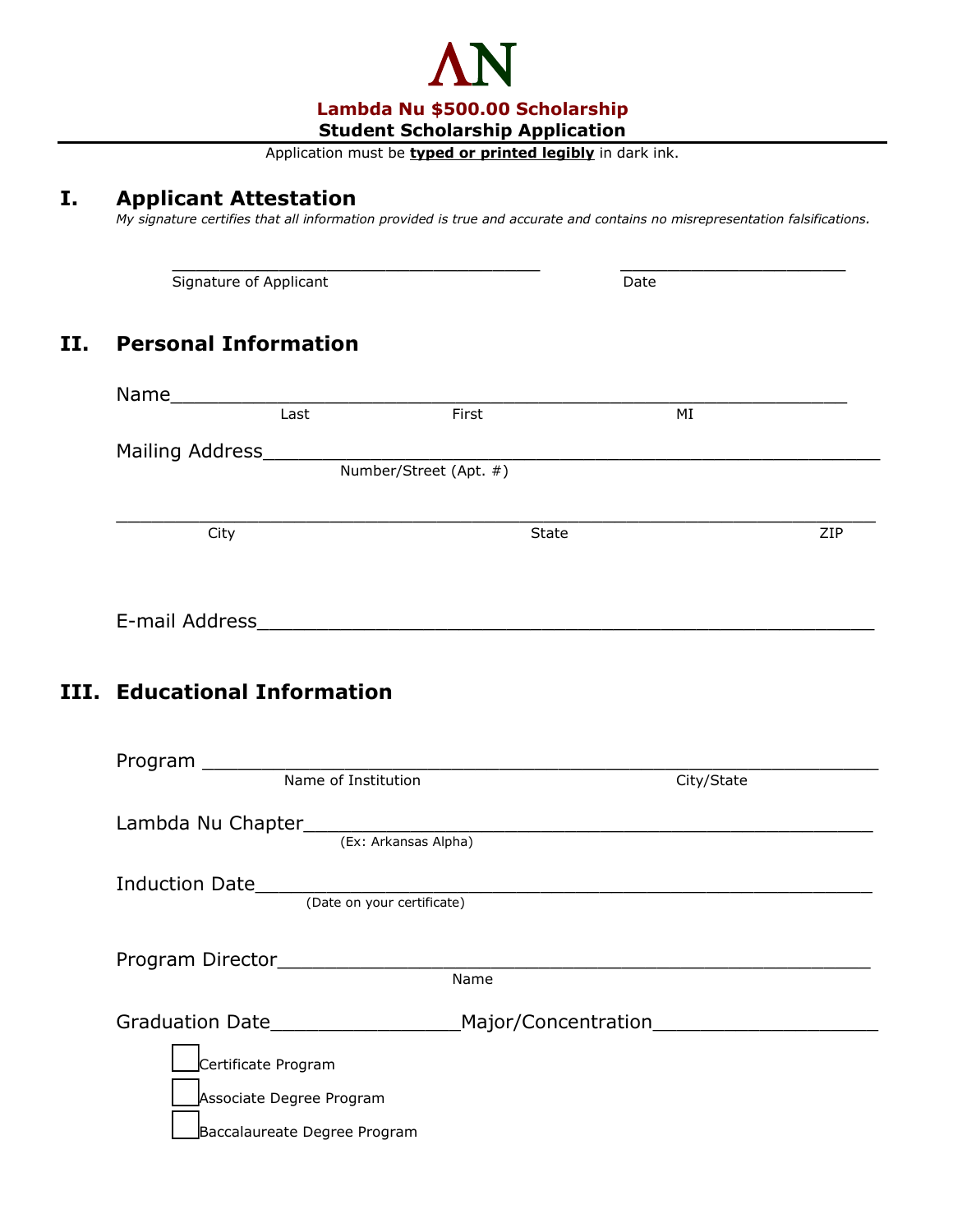A ΛΝ student member may only receive a ΛΝ scholarship **once** during their medical imaging and radiation sciences education.

## **Section 1: Questions**

On a separate piece of paper, please answer the following 3 questions. Limit your responses to 1 page with one inch margins, single spaced, and 12 point font.

- 1. What does it mean to be a member of a national honor society?
- 2. What does academic integrity mean to you?
- 3. What is your role in the future development of your profession?

# **Section 2: Evaluation by Program Director/**ΛΝ **Chapter Director**

Using the appropriate form (included), have your program director evaluate your performance as a student. Your program director must include your program GPA and overall GPA. This should be sealed in an envelope and signed across the back by the Program Director.

Submit all documents in one packet to:

**Lambda Nu Scholarship Committee P.O. Box 910 State University, AR 72467**

**All Lambda Nu Scholarships are \$500.00**

**A** ΛΝ **member may only receive this scholarship ONCE**

#### **PLEASE DO NOT STAPLE THE PAGES PLEASE DO NOT PRINT THE PAGES DOUBLE SIDED**

# **All applications must be RECEIVED BY MARCH 18, 2022**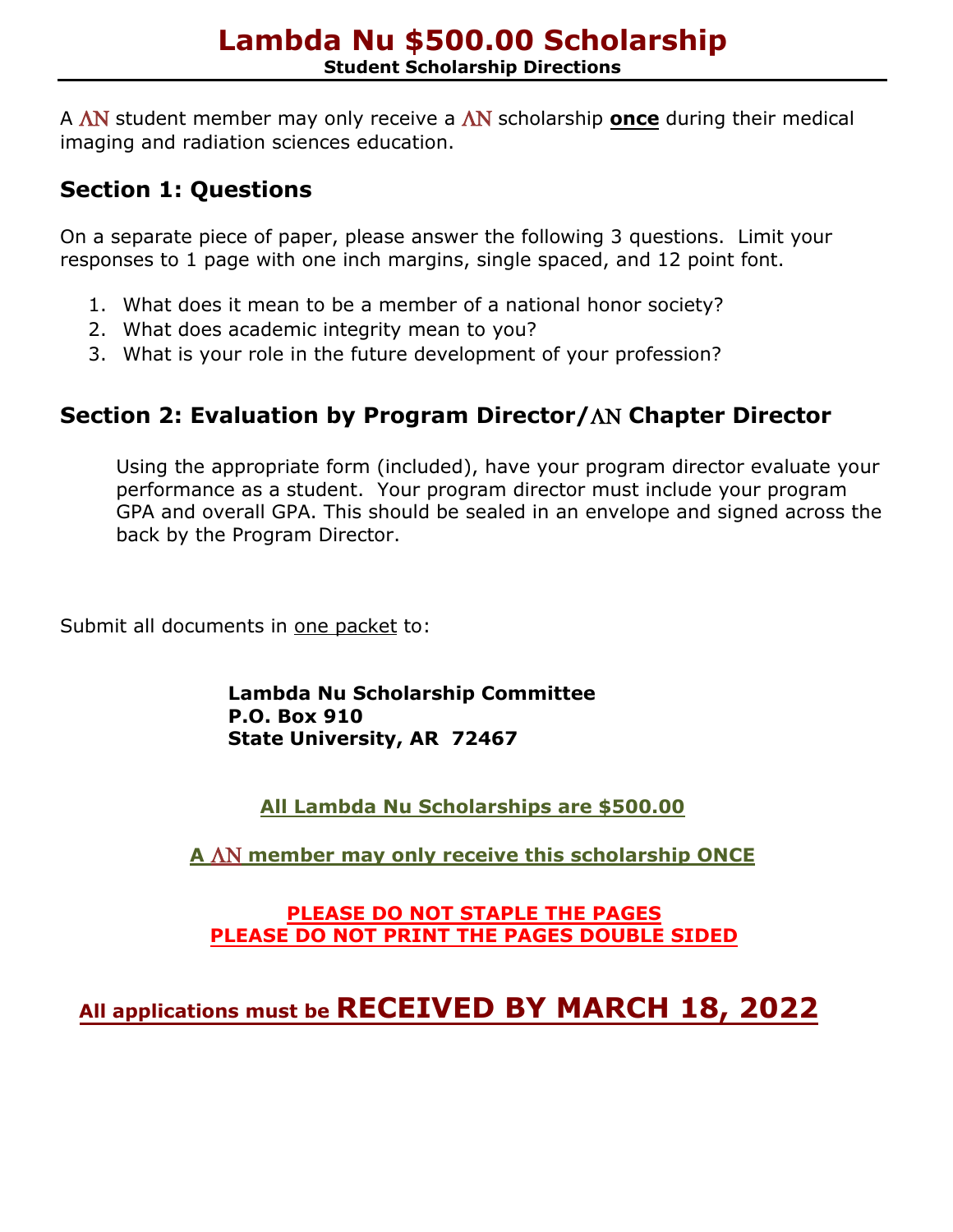#### **Lambda Nu \$500.00 Scholarship**

ΛΝ

**Program Director or Chapter Director Questionnaire**

#### **PAGE 1 OF 2 FOR PROGRAM DIRECTOR**

Student Name: \_\_\_\_\_\_\_\_\_\_\_\_\_\_\_\_\_\_\_\_\_\_\_\_\_\_Date\_\_\_\_\_\_\_\_\_\_\_\_\_

#### **1. Assessment Table**

On the table below please share with the committee your opinions regarding the above named student.

| Criteria                           | Strongly<br>Agree | Agree | <b>Neither</b><br>Agree nor<br><b>Disagree</b> | <b>Disagree</b> | Strongly<br><b>Disagree</b> |
|------------------------------------|-------------------|-------|------------------------------------------------|-----------------|-----------------------------|
| This student                       |                   |       |                                                |                 |                             |
| demonstrates                       |                   |       |                                                |                 |                             |
| academic                           |                   |       |                                                |                 |                             |
| integrity.                         |                   |       |                                                |                 |                             |
| This student                       |                   |       |                                                |                 |                             |
| demonstrates                       |                   |       |                                                |                 |                             |
| leadership and                     |                   |       |                                                |                 |                             |
| has potential to                   |                   |       |                                                |                 |                             |
| enhance the                        |                   |       |                                                |                 |                             |
| profession.                        |                   |       |                                                |                 |                             |
| This student                       |                   |       |                                                |                 |                             |
| demonstrates                       |                   |       |                                                |                 |                             |
| outstanding                        |                   |       |                                                |                 |                             |
| performance in<br>the clinical and |                   |       |                                                |                 |                             |
| academic                           |                   |       |                                                |                 |                             |
| settings.                          |                   |       |                                                |                 |                             |
| This student is                    |                   |       |                                                |                 |                             |
| punctual,                          |                   |       |                                                |                 |                             |
| prepared and                       |                   |       |                                                |                 |                             |
| attentive.                         |                   |       |                                                |                 |                             |
| This student has an                |                   |       |                                                |                 |                             |
| excellent rapport                  |                   |       |                                                |                 |                             |
| with patients, peers               |                   |       |                                                |                 |                             |
| and/or staff.                      |                   |       |                                                |                 |                             |
|                                    |                   |       |                                                |                 |                             |
| This student                       |                   |       |                                                |                 |                             |
| demonstrates                       |                   |       |                                                |                 |                             |
| excellent critical                 |                   |       |                                                |                 |                             |
| thinking skills.                   |                   |       |                                                |                 |                             |